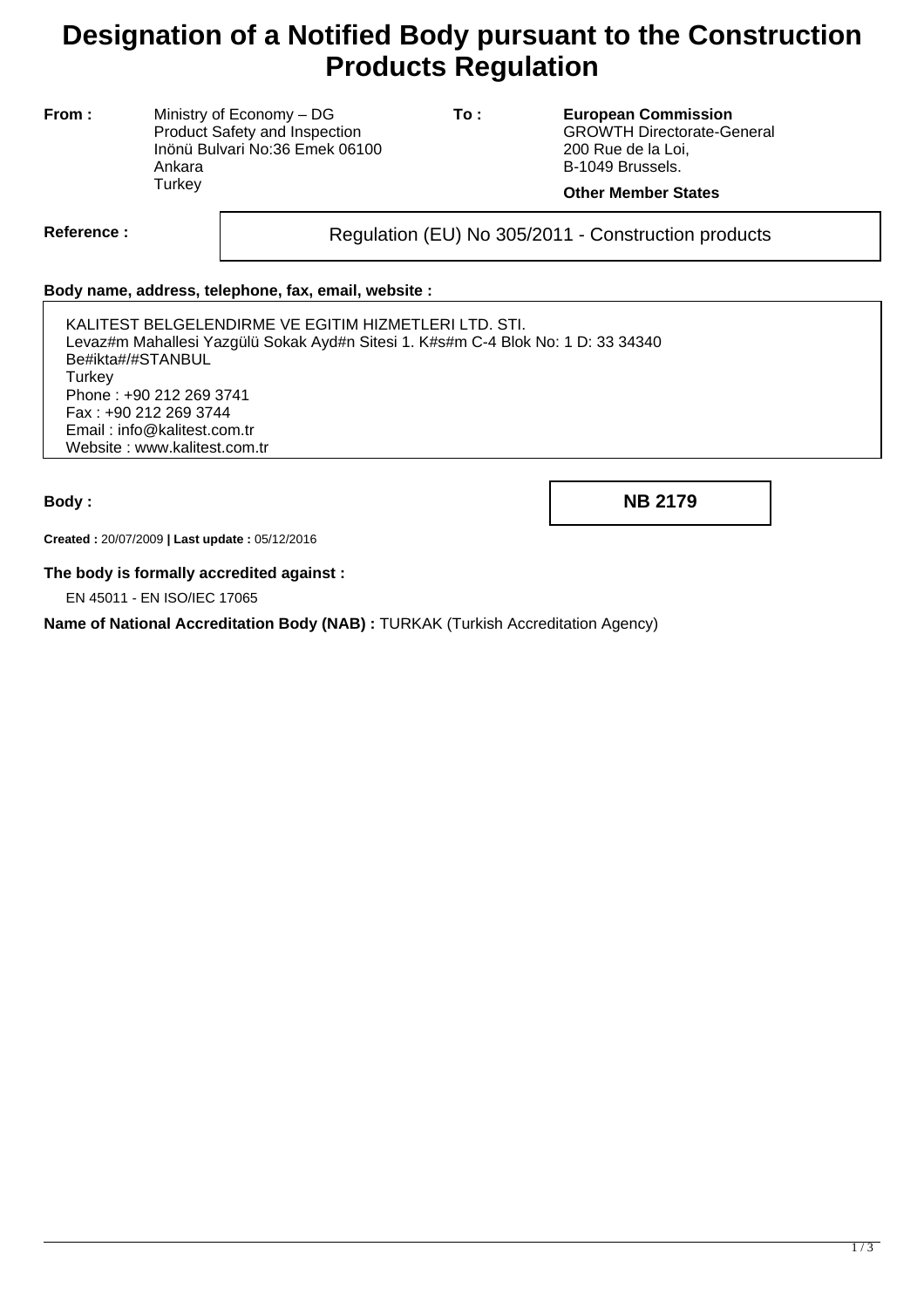Ogün Köse - - - -

## **Tasks performed by the Body :**

**Created :** 29/09/2014 **| Last update :** 29/09/2014

| <b>Decision</b> | Product family, product/Intended use                                                                                                                                                                                                                                                   | <b>AVCP system</b>                           | <b>Technical specification</b>                                                                      |
|-----------------|----------------------------------------------------------------------------------------------------------------------------------------------------------------------------------------------------------------------------------------------------------------------------------------|----------------------------------------------|-----------------------------------------------------------------------------------------------------|
| 95/467/EC       | Chimneys, flues and specific products (1/1) : - Prefabricated<br>chimneys (storey height elements), flue liners (elements or<br>blocks), multi-shell chimney (elements or blocks), single<br>walled chimneys and attached chimneys (chimneys).                                         | <b>FPC Certification</b><br>Body (System 2+) | EN 12446:2011<br>EN<br>13063-1:2005+A1:2007<br><b>EN</b><br>13063-2:2005+A1:2007<br>EN 13063-3:2007 |
|                 |                                                                                                                                                                                                                                                                                        |                                              | EN 13069:2005<br>EN 13084-5:2005                                                                    |
|                 |                                                                                                                                                                                                                                                                                        |                                              | EN<br>13084-5:2005/AC:2006                                                                          |
|                 |                                                                                                                                                                                                                                                                                        |                                              | EN 13084-7:2012                                                                                     |
|                 |                                                                                                                                                                                                                                                                                        |                                              | EN 14471:2005                                                                                       |
|                 |                                                                                                                                                                                                                                                                                        |                                              | EN 1457-1:2012                                                                                      |
|                 |                                                                                                                                                                                                                                                                                        |                                              | EN 1457-2:2012                                                                                      |
|                 |                                                                                                                                                                                                                                                                                        |                                              | EN 14989-1:2007                                                                                     |
|                 |                                                                                                                                                                                                                                                                                        |                                              | EN 14989-2:2007                                                                                     |
|                 |                                                                                                                                                                                                                                                                                        |                                              | EN 1806:2006                                                                                        |
|                 |                                                                                                                                                                                                                                                                                        |                                              | EN 1856-1:2009                                                                                      |
|                 |                                                                                                                                                                                                                                                                                        |                                              | EN 1856-2:2009                                                                                      |
|                 |                                                                                                                                                                                                                                                                                        |                                              | EN 1857:2010                                                                                        |
|                 |                                                                                                                                                                                                                                                                                        |                                              | EN 1858:2008+A1:2011                                                                                |
| 97/555/EC       | Cements, building limes and other hydraulic binders : -<br>Building limes, including:<br>-Calcium limes,<br>-Dolomitic<br>limes,<br>-Hydraulic limes (preparation of concrete, mortar,<br>grout and other mixes for construction and for the<br>manufacture of construction products). | FPC Certification<br>Body (System 2+)        | EN 459-1:2010                                                                                       |
| 97/740/EC       | Masonry and related products (1/3) : - Factory-made,<br>designed masonry mortars (in walls, columns and partitions).                                                                                                                                                                   | FPC Certification<br>Body (System 2+)        | EN 998-2:2010                                                                                       |
| 97/740/EC       | Masonry and related products (1/3) : - Masonry units category<br>I (in walls, columns and partitions).                                                                                                                                                                                 | <b>FPC Certification</b><br>Body (System 2+) | EN 771-1:2011                                                                                       |
|                 |                                                                                                                                                                                                                                                                                        |                                              | EN 771-2:2011                                                                                       |
|                 |                                                                                                                                                                                                                                                                                        |                                              | EN 771-3:2011                                                                                       |
|                 |                                                                                                                                                                                                                                                                                        |                                              | EN 771-4:2011                                                                                       |
|                 |                                                                                                                                                                                                                                                                                        |                                              | EN 771-5:2011                                                                                       |
|                 |                                                                                                                                                                                                                                                                                        |                                              | EN 771-6:2011                                                                                       |
| 98/598/EC       | Aggregates for uses with high safety requirements (2/2) : -<br>Aggregates for bituminous mixtures and surface treatments<br>(for roads and other civil engineering works).                                                                                                             | <b>FPC Certification</b><br>Body (System 2+) | EN 12620:2002+A1:2008                                                                               |
|                 |                                                                                                                                                                                                                                                                                        |                                              | EN 13043:2002                                                                                       |
|                 |                                                                                                                                                                                                                                                                                        |                                              | EN 13043:2002/AC:2004                                                                               |
|                 |                                                                                                                                                                                                                                                                                        |                                              | EN 13055-1:2002                                                                                     |
|                 |                                                                                                                                                                                                                                                                                        |                                              | EN<br>13055-1:2002/AC:2004                                                                          |
|                 |                                                                                                                                                                                                                                                                                        |                                              | EN 13055-2:2004                                                                                     |